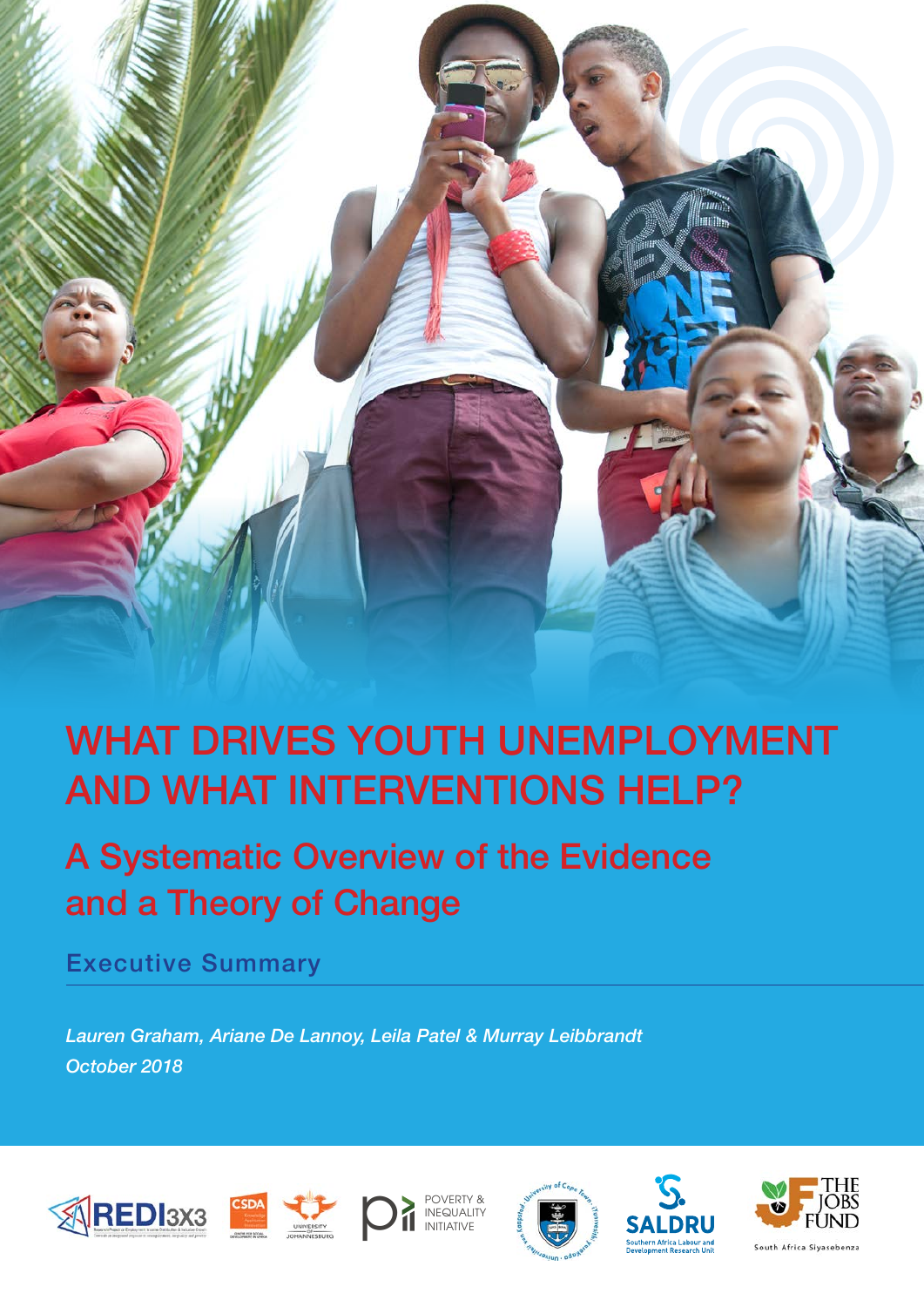# WHAT DRIVES YOUTH UNEMPLOYMENT AND WHAT INTERVENTIONS HELP?

# A SYSTEMATIC OVERVIEW OF THE EVIDENCE AND A THEORY OF CHANGE

The continued high rates of youth unemployment in South Africa present a serious risk to the promotion of an inclusive economy and society. We have assessed existing national evidence about a) the drivers1 of youth unemployment; b) the policies and interventions that have sought to address it; and c) what interventions exist and work to tackle the challenge. Based on an assessment of 1 294 research papers, 376 government documents and articles, and 2 759 programme descriptions and evaluations spanning the period 1990–2016<sup>2</sup>, four interconnected strategies emerged as critical levers to ensure that young people are not left behind.

# Why young people?

The youth unemployment statistics show that, when discouraged work seekers<sup>3</sup> are included, over half of young people aged 15–34 years are presently unemployed in South Africa [1]. This figure has not declined significantly since 2009. While many of the same labour market factors that affect older workers are applicable to young people, the latter face additional barriers that are particular to them. These barriers exist on both the demand<sup>4</sup> and supply side of the labour market, leading to lower economic participation rates with long-term negative consequences for their employability and well-being. Importantly, the nature of youth unemployment is such that it continues to affect African and female youth most, and is highest for those living in rural areas, or in urban townships or informal settlements. Failure to address this

challenge will therefore reinforce and worsen racial, income, spatial and gender inequalities. It is also expected to continue the intergenerational transmission of poverty.

#### Rationale and aim of the study

Despite significant policy attention and research on youth unemployment since the 1990s, knowledge and evidence from practice remain fragmented. There is little 'cross-pollination' of knowledge between the academic disciplines, including evidence of what interventions work, to inform policy and practice in a comprehensive way [2]. This fragmentation is also evident in labour market policies that address either demand or supply side interventions, which may partly explain the lack of progress in addressing youth unemployment.

This cross-disciplinary and integrated systematic overview of the drivers of youth unemployment, alongside an assessment of policies and interventions that have aimed to address the challenge, attempts to address this knowledge gap. Specifically, the study assesses the alignment between national policies and programmes with the identified drivers of youth unemployment. It also identifies the evidence of what works in practice. Based on this gap analysis and the research on available evidence-based practices, a theory of change (TOC) to address youth unemployment in South Africa is devised. The findings and recommendations set out below, including the TOC, address labour market,

<sup>1</sup> The term 'drivers' refers to the factors that contribute to youth unemployment based on the evidence reviewed in this study.<br>2 For a complete description of the methodology followed, please see the the full report on the

<sup>2</sup> For a complete description of the methodology followed, please see the the full report on the study.<br>3 Discouraged work seekers are included in identifying unemployed youth as this is an increasing trend

Discouraged work seekers are included in identifying unemployed youth as this is an increasing trend in South Africa.

The demand side of the labour market refers to the employers' requirements and behaviour as well as to factors that affect job creation. Supply side of the labour market refers to the features and behaviours of those looking for work.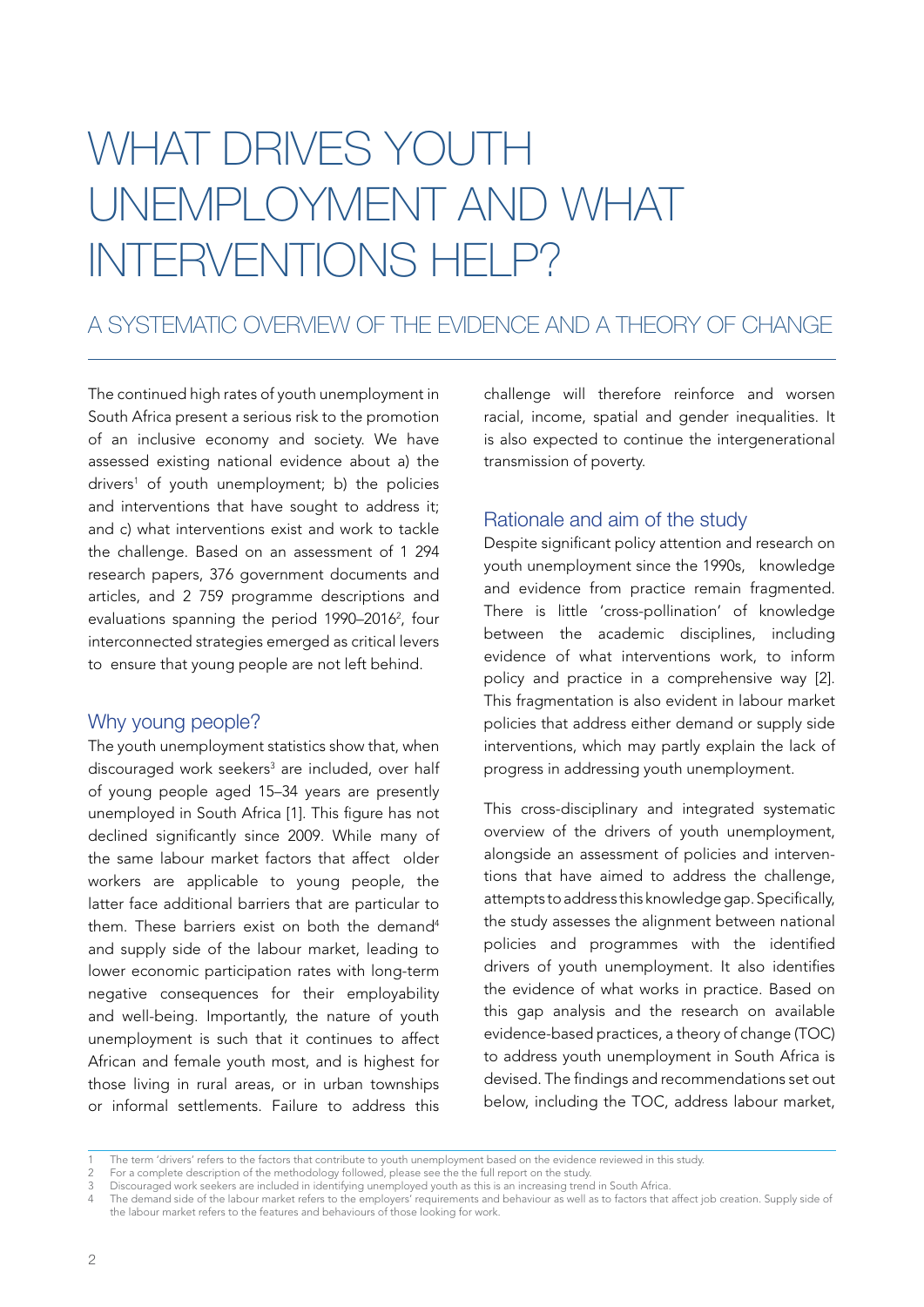education and skills, and youth-specific policies, as well as macro- and micro-level factors that underlie youth unemployment in South Africa.

# Key findings

An analysis of youth unemployment rates over time (see Figure 1) shows that youth unemployment declined in the period prior to 2009. The period 2004–2008 was also one of economic growth in South Africa. Our analysis reveals that the decline in youth unemployment was due to the absorption of young workers into the labour market. Youth unemployment rises again from 2010–2015 for all age groups although it is highest among those 15–19 years and 20–24 years old. Data also show that since 2008, there is an increasing trend towards discouragement in work seeking where young people give up job searches in a context of high unemployment [3]. However, the larger increase in labour market participation in general, and increased participation of youth in particular (despite increases in discouragement in more recent years), has meant increasing unemployment and youth unemployment levels, the reasons for which are outlined below.

Economic growth that creates jobs in a diverse set of sectors for a diverse set of skills is therefore a critical factor in shifting the youth unemployment challenge. However, our findings on both macro- and

micro-level drivers and on policy implementation challenges show that economic growth on its own is insufficient to address youth unemployment. Five key barriers remain that undermine youth labour market participation.

- 1. There is a lack of integrated policy design and implementation. This applies to both the high level national policies that have aimed to address core issues such as education and skills shortages, global competition, and economic growth, as well as the youth-specific policies that could be expected to facilitate coherence and transversal implementation with a central focus on youth well-being. Instead, the plethora of departments and agencies across national, provincial and local governments tasked with addressing different aspects of youth employment, including skills development, are not well coordinated. This leads to fragmentation and a lack of efficient and effective cross-sectoral implementation. In addition, weak accountability mechanisms for cross-sectoral policy implementation remain a significant deficit in governance.
- 2. A large proportion of young people, particularly those from low socio-economic backgrounds, continue to face poor educational outcomes, specifically in basic numeracy and literacy. These are, however, critical basic skills required by employers.



#### FIGURE 1: Expanded unemployment rate by age group, 2000–2016

(Source data for 2000 – 2007: Statistics South Africa, Labour Force Survey 2nd half of the year. Source data for 2008 – 2016: Statistics South Africa, Quarterly Labour Force Survey Data for Quarter 3. [4-20]. Analysis conducted by Zoheb Khan.)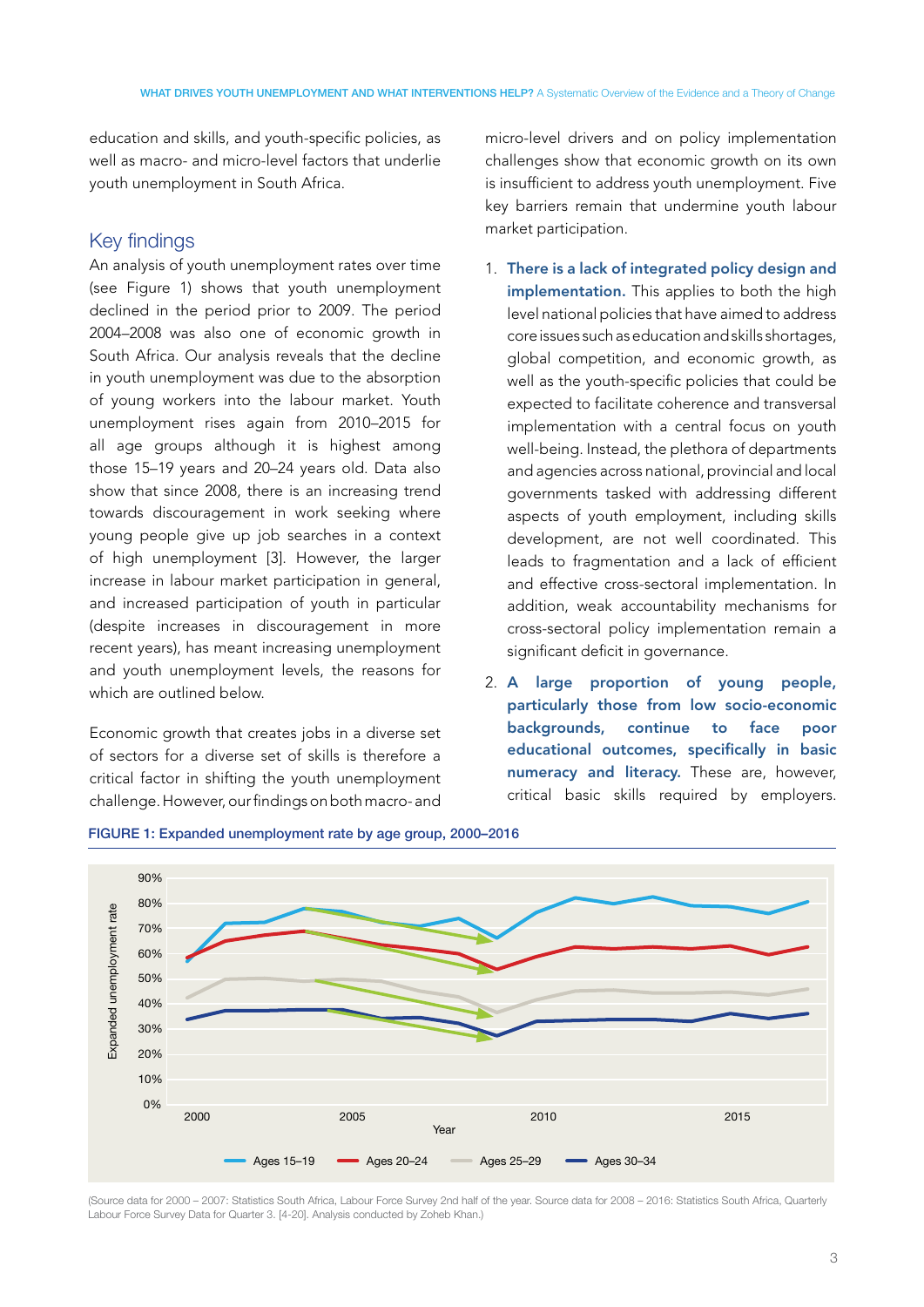

Youth employability is further compromised by a fragmented education system that remains particularly difficult to navigate for the country's poorest youth. It is marked by high drop-out rates, and continues to struggle to provide young people with relevant technical and workplace-related soft skills.5 Consequently, young people are poorly equipped to compete in a competitive labour market requiring high skill levels.

- 3. There is some evidence suggesting that employers are risk-averse, particularly when it comes to hiring young people. This seems to be influenced largely by a distrust in the quality of education offered both at the school and post-school levels and results in the inflation of requirements – even for entry-level jobs.
- 4. Persistence of individual and household level barriers keep young people from poor households locked out of the labour market. These barriers include geographical isolation,

the associated cost of work seeking, limited access to information, a lack of work-seeker support, and low levels of social capital.

5. Currently, 'matching'<sup>6</sup> processes that can effectively connect young work seekers and employers in the labour market are inefficient, and intermediary<sup>7</sup> support that can facilitate better matching is inadequate.

The above findings emerged from the assessment of drivers at both the macro and micro levels as well as the policy design and implementation challenges. These factors are further elaborated on below.

#### *Youth unemployment at the macro level*

The macro-level analysis engages with high-level factors such as the ways in which the economy shapes labour market outcomes for youth; the skills training landscape; the policy environment; and how large-scale national interventions have responded to the challenge.

The issue of low educational outcomes and high drop-out rates is in itself a complex and multifaceted one. The details of those dynamics need to be understood to begin to efficiently shift the situation in the educational system. However, understanding all those details fell outside of the scope of this particular study. Brief overviews can be found in Spaull (2015) and Branson et al (2015).

An efficient labour market matches the most suitable work seeker with the best fit for the available job. Skills, experience and qualifications are used as assessment criteria for suitability for a position. High levels of inefficiency in this process lead to higher turnover of staff. It may also lead to many qualified individuals being overlooked for available jobs. In South Africa, there are few reliable 'markers' of a work seeker's suitability for the job, particularly for first-time work seekers. This is partly due to distrust of the education system. These processes have resulted in higher-level requirements for entry-level jobs as well as an over-reliance on individuals' social networks of referral. These processes work against young people's access to the labour market.

<sup>7</sup> Intermediary support refers to interventions and systems that better connect employers and work seekers so that matching of available work seekers to jobs can occur more efficiently.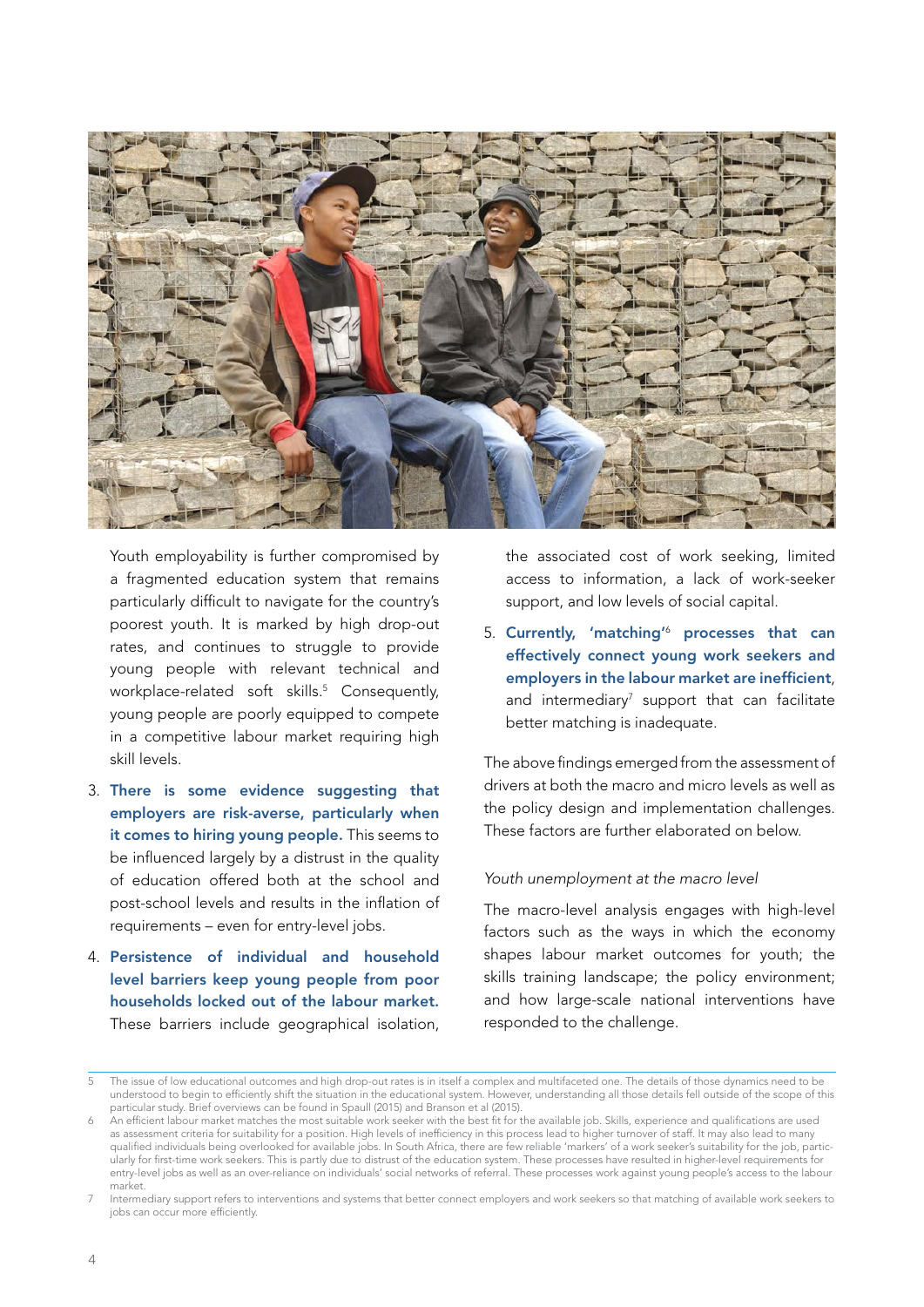The evidence shows that:

- Young people were worst affected by the global economic downturn that started in 2008. [21]
- Post apartheid, the economy has shifted from one that was mainly driven by primary (mining and agriculture) and secondary (manufacturing and industry) sectors to one with a stronger tertiary sector (financial and other services) [22- 34]. Jobs in this tertiary sector require different, higher levels of skill.
- Existing policies and policy development over time are grounded in a sound understanding of these changes and challenges. The Accelerated and Shared Growth Initiative of South Africa, the National Growth Path, The National Skills Development Strategy, the Joint Initiative on Priority Skills Acquisition, and the National Development Plan all emphasise the need for education and training alongside labourabsorbing growth. In turn, the various skills development and education policies outline how to achieve the requisite training system.
- However, over time there has been a shifting emphasis on which of the inter-related challenges is primary, while the absence of truly coordinating governmental bodies has resulted in a) a lack of understanding about what the critical policy focus would be, b) a lack of coordination between the various line departments that are responsible for each of the challenges individually, c) limited implementation capacity, and d) a lack of accountability.
- The significant failures of implementation have resulted in a young workforce that is ill-prepared to compete in an economy that demands higher levels of skills and will continue to do so in the age of the 'knowledge economy'.
- The existing evidence consistently shows that higher levels of education lead to better chances of employment and income [22; 28; 33; 34; 35– 47]; but a large proportion of South African youth continue to have low levels of education and low levels of fundamental skills (or basic numeracy and literacy) as well as technical skills<sup>8</sup> to make

them employable in the labour market.

- This educational deficit and the skills mismatch between the demand and supply side of the labour market contribute to the high rates of unemployment in general, and of youth unemployment in particular.
- The South African labour market is inefficient. This means that there are inefficiencies in how employers and work seekers connect and assess for fit. This is partly explained by the fact that there is little investment in employment support or intermediary services [48].

There have been large-scale national programmes that have sought to address the above challenges, but gaps remain. The evidence about the effectiveness of these strategies are summarised below:

- There are currently few interventions to manage the shift in the economic trajectory. Labour retention or job-creating interventions that would retain employment (and employability) for those with low skills levels, beyond the public work programme, are needed.
- Industrial development zones were intended to promote jobs in the manufacturing sector but evidence shows that these have been woefully inadequate in creating jobs, despite very high levels of investment [49, 50].
- The Expanded Public Works Programme (EPWP) and the Community Works Programme (CWP) are two programmes that have succeeded in absorbing large numbers of young people with low skills levels [51]. Notwithstanding training challenges, these public employment programmes form a critical component of an employment strategy for youth, primarily because they offer some guarantee of work and income and provide a critical connection point with young people as they seek jobs.
- On aggregate, evidence is mixed as to whether there have been gains in jobs for youth as a result of the introduction of the Employment Tax Incentive (ETI) [52–56]. However there is

Technical skills are those skills that involve cognitive learning and the application of knowledge to perform a specific job or set of jobs. Knowledge of the skills relies on cognitive learning in the classroom or via practical experience. They can be defined, measured and assessed (see Heckman, 2000).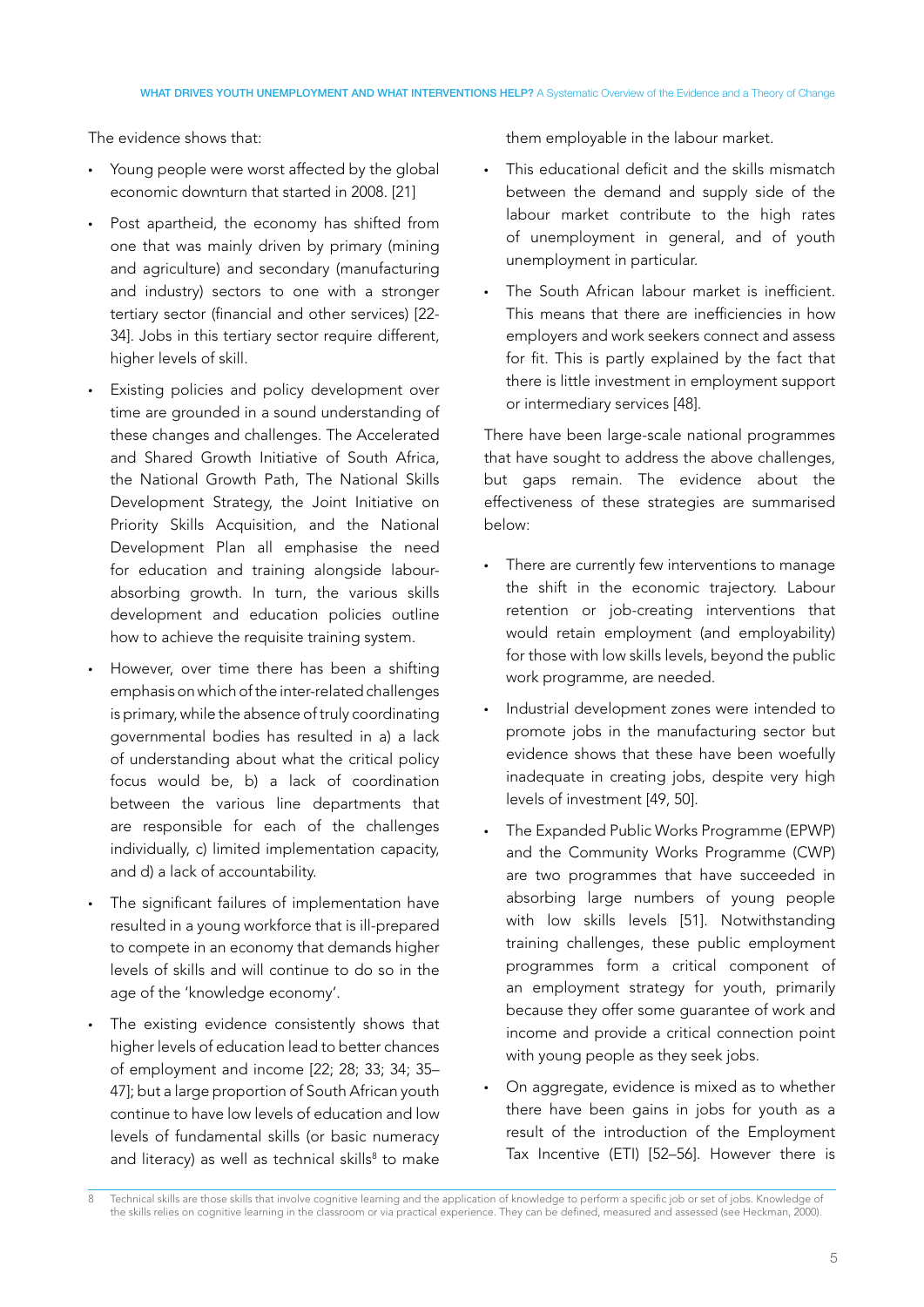

promising evidence on positive effects in small firms [54, 56]. So far, too few interventions or studies have focused on this small business sector but there seems to be scope to work with small firms to enhance their ability to employ youth.

#### *Youth unemployment at the micro level*

Micro-level analysis refers to the features and characteristics of both the individual young person and the households they come from (supply side) and of individual firms (demand side). There is a far larger body of evidence focusing on what factors shape employment outcomes on the supply side of the market; far less is known about the effects of firm behaviour. Particularly strong evidence exists to show that:

- The spatial mismatch between where most young people live and where most jobs are located means youth need to spend large amounts of capital on work seeking, yet they simultaneously lack the income to invest in these costs [21, 33, 37, 57].
- Young people without matric are worst affected by unemployment. In addition, most youth leave the education system with very poor numeracy and literacy outcomes [58], yet employers indicate that basic numeracy and literacy levels

are needed even for entry-level jobs [59–61].

- The majority of the employed, including youth, find work through social networks [37; 62–64]. Employers, too, use networks to recruit [22, 34, 65]. Yet, largely due to historical reasons, many poorer young people lack social capital that could be leveraged for access to information about work seeking and job availability. If living with an employed adult would be considered a proxy for such social capital, it is important to note that 42% of South African youth aged 15 to 24 live in households with *no* employed adult, and this proportion increases to well over 70% in some areas of the country. This disadvantage runs primarily along racial and socio-economic lines [66].
- Thus, many young people have limited access to information about how to search for work and what to expect of the labour market. As a consequence, young people's work aspirations in terms of the type of employment that they desire are not in line with their educational outcomes [67, 68].
- The trajectory through school and into the labour market is a missed opportunity to provide them with appropriate guidance and information regarding educational pathways and career options.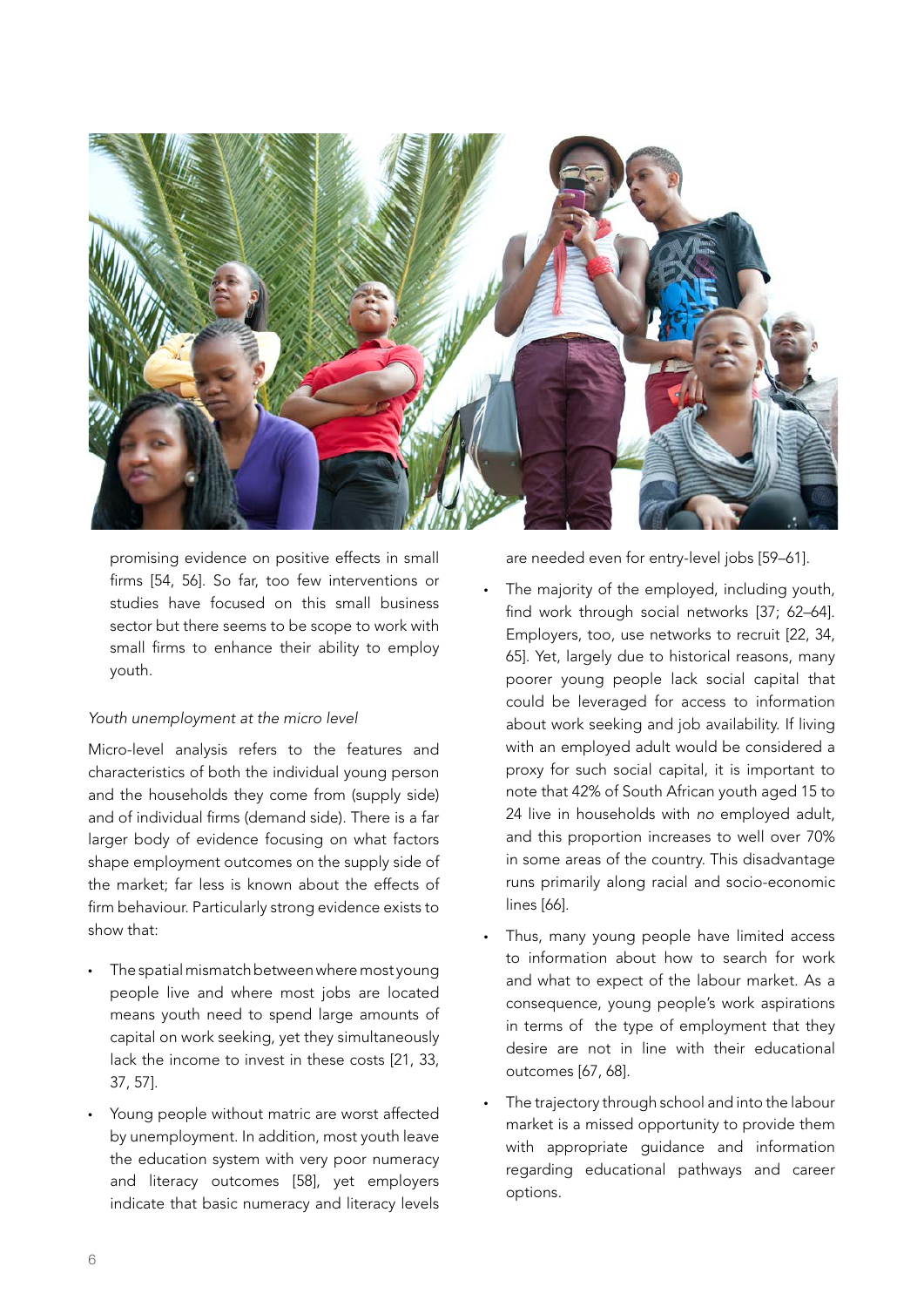- There is no conclusive evidence to suggest that young unemployed people have wage expectations that hinder their job search or acceptance. While some quantitative studies show high reservation wages [69]; qualitative studies point at young people's willingness to work, even for very low wages [70].
- Some studies show the positive effect of young people's earlier work experience on the probability and speed of finding a job [44, 71, 72], yet many young people, especially those from poorer socio-economic backgrounds, lack work experience.
- On the micro level, demand side, there is some evidence to suggest that employers are riskaverse [22, 32, 73], particularly with regard to employing first-time entrants into the labour market. They seem to be reluctant to hire young people in the absence of reliable 'signals' or 'flags' about applicants' work experience and skills. This absence of reliable signals and doubts about the quality of the existing education system may lead, for instance, to the requirement of a matric certificate even for entry-level jobs. However, the reluctance may also relate to the perceived quality of education offered by previously 'Black' institutes of higher learning, and the perceived investment needed to train young people 'on the job'.

Most youth employment interventions have sought to address issues at the micro level. Most of these interventions have focused on young people themselves. Far fewer have sought to work with employers. The evidence about their effectiveness shows that:

- Work-integrated learning interventions, such as learnerships and apprenticeships, have positive effects on employment outcomes [74– 76], despite some challenges in the quality of training. Reasons posited for this lie in the fact that such interventions offer an opportunity for a prolonged interface between employer and trainee, allowing the employer to assess the work seeker over a period of time.
- Other forms of training such as youth

employability programmes that exist outside of the formal training system do not yet show positive effects on employment outcomes, but they do show small positive effects on work search behaviour and resilience in work search [77–78]. In this way, they act to provide employment support.

- Early evidence shows that interventions that provide employment support can substitute for a lack of social capital and limited information about how to search for work. For instance, lowcost interventions such as encouraging work seekers to get a reference letter [65] have been found to have a positive impact on work search outcomes, probably because a reference letter provides a reliable signal to employers about the work seeker.
- Despite these positive results, the review of interventions shows that work-seeker support interventions are limited. Investment in workseeker support in South Africa is comparatively low [48] in relation to other developing contexts such as Brazil.
- Preliminary evidence suggests that interventions that combine training and matching of young work seekers with employers, such as the Harambee Youth Employment Accelerator, have better employment outcomes than interventions that run training only [79].
- One intervention that focuses on employers is impact sourcing – a strategy of engaging with employers to encourage them to employ from pools of work seekers that are normally excluded. There is no evaluation evidence to comment on whether such interventions have been successful.

The above findings point to promising pathways for training as well as the potential of investing in employment support to improve job search outcomes. But it is important to note that such interventions, when successful, likely are placing young people into existing job opportunities. They do not address the need for an aggregate increase in jobs.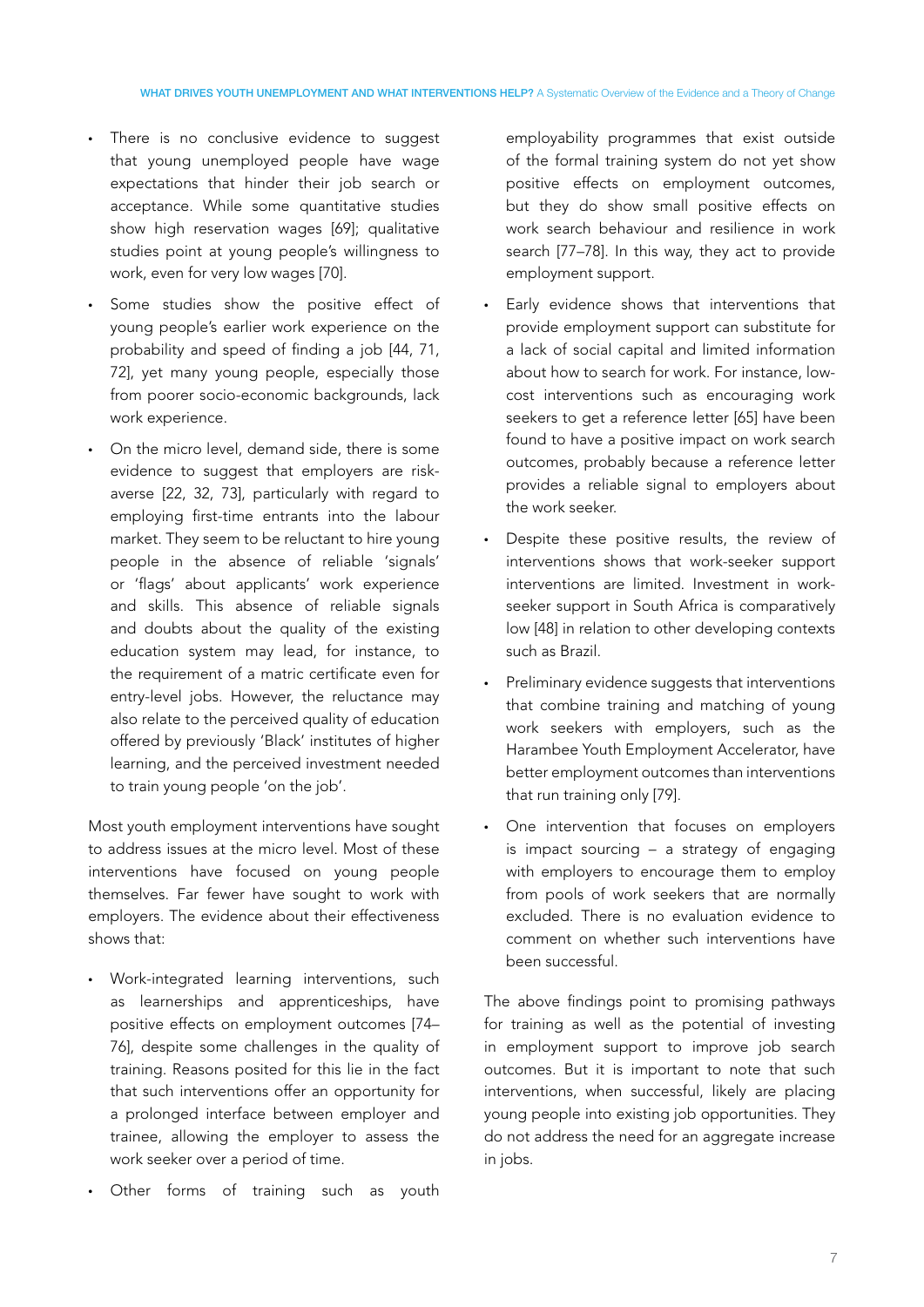

### Remaining gaps in our knowledge

Despite the extensive body of literature on drivers of, and policies and interventions to address, youth unemployment, there remain significant gaps in our understanding that need to be addressed. A research agenda on youth (un)employment should therefore consider the following:

- Macro-level economic data are not disaggregated for youth. We thus lack understanding of how shifts in the economy affect youth.
- There is a lack of understanding of the way in which the demand side of the labour market works and reacts to an influx of young job seekers, in particular of poor, Black and female job seekers, which in turn limits the formulation of effective policy responses. A clear recommendation arising from this review is the need for highquality research into firm behaviour and decisionmaking about employment. This could provide insight into finding ways to overcome the split between demand and supply side labour market interventions.
- Relatedly, the effect of labour market regulations on employer behaviour thus emerges as a gap in our understanding of youth unemployment. The South African labour market is often characterised as having strict labour market regulations that make it more difficult to hire

and fire employees. It is assumed that these regulations negatively affect job creation, in particular for young people. However, this assumption is not underpinned by empirical evidence, which limits our understanding of how regulations affect employer behaviour.

- A specific labour market regulation that has been introduced is the National Minimum Wage. Its introduction offers an ideal time to monitor effects on youth employment.
- There is evidence to suggest that employers are unlikely to reach out to previously 'Black' institutes of higher learning for recruitment, or to technical and vocational education and training colleges. However, it is unclear whether this is the case for all types of employers (e.g. large corporations vs. small firms), whether employers really know what the quality of education is at the various institutions, or whether this approach constitutes another possible form of racial discrimination.
- In addition, there are assumptions that discrimination on the basis of race and gender continues to play a role in hiring practices. Especially with regards to race, it is unclear how, and to what extent, discrimination would be related to or interact with perceptions of quality of education accessed by the applicants.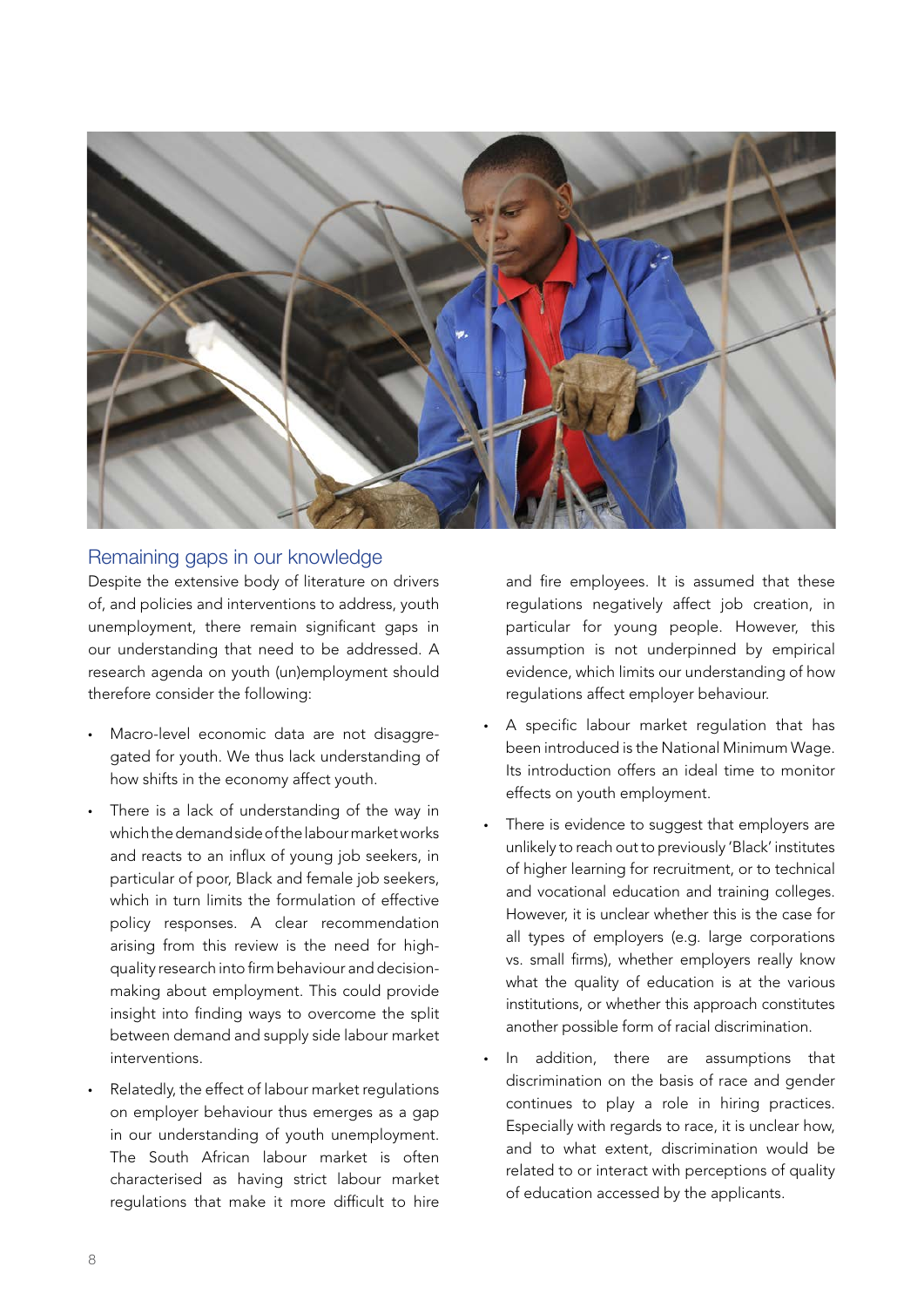- There is limited information about why gender differences in employment remain and whether the assumption that care burdens account for these differences is supported by empirical evidence.
- Levels of discouragement among youth have steadily increased [3], but there is some evidence to suggest that discouragement is not a static state and that young people change between 'search states' [80]. Each of these changes offers an opportunity for intervention, but more research and consultation are needed to understand what exactly constitutes discouragement, what role mental health and psychosocial factors play, what drives a change in search status, and what forms of communication can best be used to reach youth at various points of their search trajectory.
- Significantly, there is a lack of evidence about the impact of supply side interventions. There is a need to strengthen monitoring and evaluation capacity and create awareness about the need to evaluate impact more rigorously. Specific research gaps emerge on the employment outcomes of short-term training programmes. There is need for longitudinal studies or similarly robust techniques to assess the longer-term outcomes of such programmes.

The following recommendations flow from the above findings and discussion.

#### Recommendations

The findings demonstrate that the issue of youth unemployment is nuanced, with multiple factors interacting to shape the current poor employment outcomes. This means that there is no 'magic bullet' that can significantly change the situation. Rather, a multi-pronged approach is necessary. Clearly, economic growth that creates jobs for a range of skills and in a range of sectors is a critical underlying requirement, but this alone will not address the fact that too many young people from poor backgrounds will continue to be excluded from the labour market. Similarly, political will at the national, provincial and local levels to ensure that the country's basic education system produces work seekers with excellent numeracy and literacy skills who are able to compete for entry-level positions and/or progress into post-secondary education and training, remains an over-riding priority. The post-secondary education system in itself needs to succeed in retaining sufficient numbers of students and provide them with the necessary and relevant technical skills needed by the labour market. But, on their own, the basic and higher education systems are insufficient to address the challenge.

What is needed is a well-coordinated system and commitment on the part of a range of stakeholders including educators, trainers, employers, non-governmental organisations (NGOs), and government officials to reducing youth unemployment rates as a primary societal goal – a long-term commitment to a more equal, inclusive society. Buying into the idea of employing and supporting youth should be a socially desirable goal for employers. In addition, it can be perceived as an investment in future human resources that could sustain and grow their business as well as the broader economy. Coordinated multi-stakeholder interventions are needed to empower young people through various skills training options that would equip them with the basic skills required to enter the labour market, whether this means bridging numeracy and literacy gaps, or equipping them with higher-level technical skills. It must involve supporting young people to transition smoothly through education pathways and into the labour market with effective employment support that can substitute for the range of individual and household level deficits inherited from the country's discriminatory past, and which can enhance the efficient selection and placement of work seekers in the labour market. Lastly, high-level accountability systems are needed to monitor cross-sectoral policy implementation, flag the need for timely corrective measures, and evaluate policy outcomes.

Failure to do so will have short- and long-term negative consequences for young people's future employment prospects, income, health and education outcomes and their psychosocial wellbeing.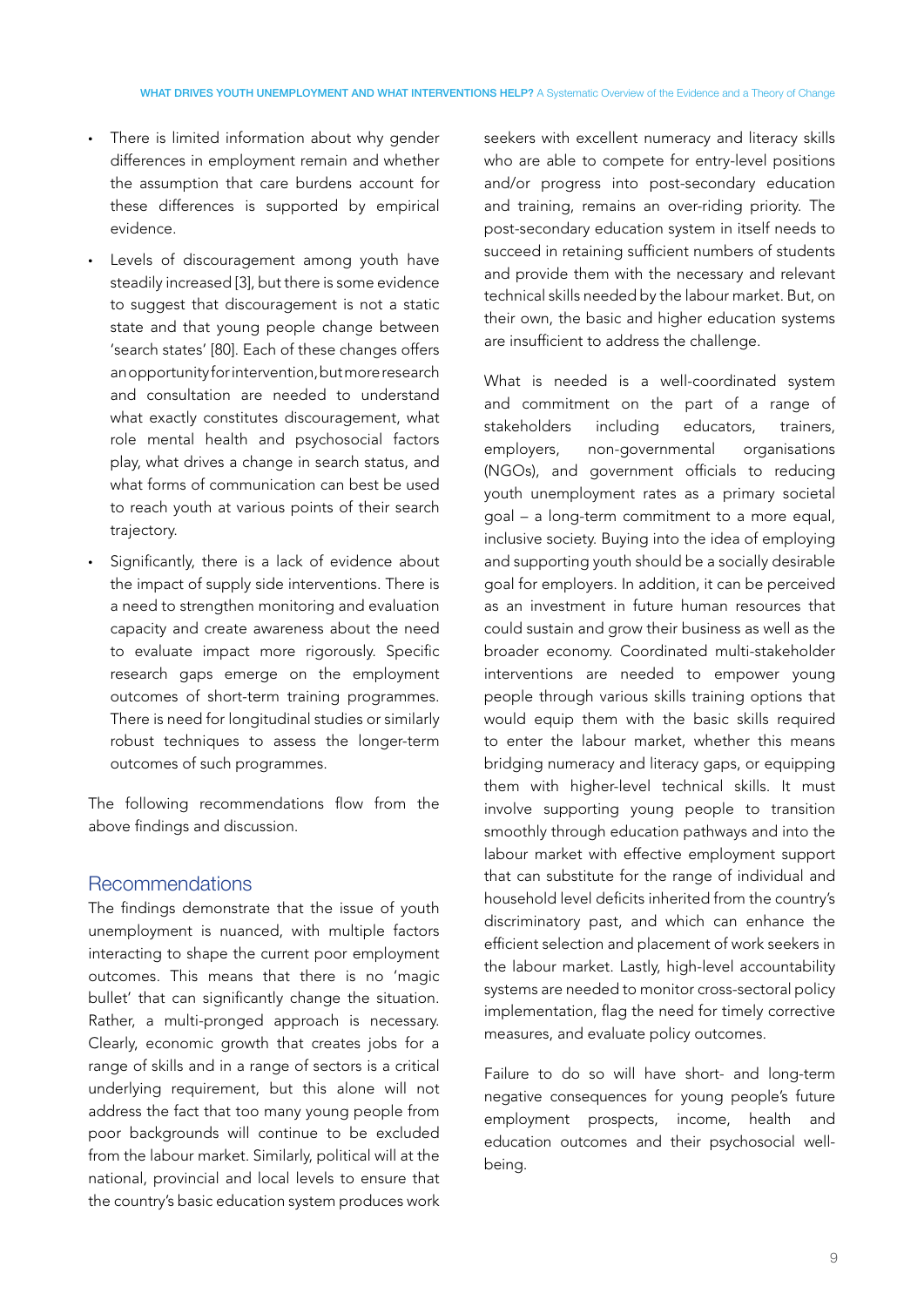

# Theory of Change

A theory of change (TOC) is a plan of what needs to change in order to achieve an identified outcome or goal. It is an evidence-based planning tool that promotes a particular set of actions to achieve the goal. It also aids in monitoring and evaluation of progress towards achieving the goal. The TOC arising from this study has the *long-term goal* of improving the transition of young people through school into work in South Africa. Work is broadly defined as informal, formal, entrepreneurship<sup>9</sup>, livelihood activities, public employment schemes, youth service and volunteering, among others. These work opportunities may be of different duration and may be performed in different employment settings. It is assumed that all work opportunities performed, and the formal and informal learning attached to these, provide cumulative work experience that connect youth to the labour market and that improve their employability. However, work opportunities should lead to progression in employment outcomes.

The pre-conditions for reaching this goal are:

- High-level political commitment to addressing the youth unemployment challenge;
- An integrated education and skills policy environment that is effectively implemented;
- A commitment from the private and public sectors to support youth and to collaborate with government in finding solutions to the challenge; and
- Inclusive economic growth that provides jobs in a diverse set of sectors for a diverse set of skills.

The absence of one or more of these presents a risk to a successful outcome. While we have seen significant investments in addressing youth unemployment across all sectors, these have not been integrated or well implemented. A commitment to working together in an integrated fashion is therefore critical to the successful outcome of this theory of change.

#### *Theory of change problem statement*

There are high numbers of young people who are locked out of the labour market due to low skills levels, a range of individual and household level barriers, a perceived risk on the part of employers in hiring youth, and insufficient jobs for the levels of skills available. These inter-related challenges are exacerbated by inadequate cross-sectoral policy implementation processes and systems to support young people through education and training and into the labour market.

9 Although we include entrepreneurship as an employment pathway, we did not specifically review evidence on entrepreneurship.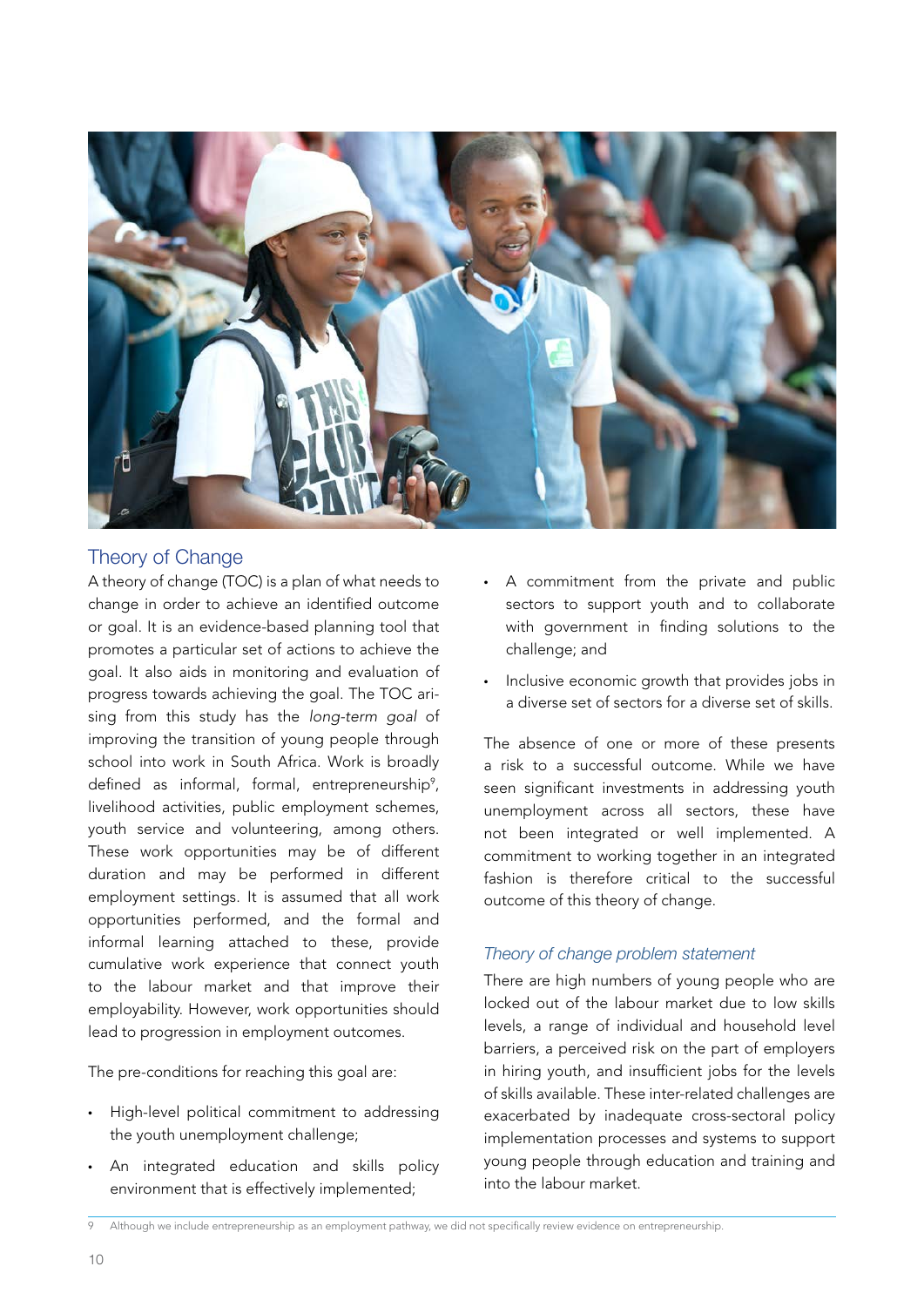#### *Theory of change objectives*

- 1. Young people<sup>10</sup> are adequately prepared and equipped with the necessary skills<sup>11</sup> for the labour market and the changing world of work.
- 2. Employers are willing and equipped to provide work experience opportunities to youth and support them to develop in their careers. This will include ensuring that employment opportunities in the public and private sectors exist for youth in short-term and longer-term jobs.
- 3. Young people are effectively supported with appropriate interventions to transition through the education and training system and into the labour market.
- 4. Effective and appropriate cross-sectoral processes of policy implementation to support youth in this transition are in place.

We propose the following mechanisms that will lead to the desired outcomes to reach these goals. These mechanisms speak to each of the objectives outlined above.

#### *Outcomes and actions for each objective*

Objective 1: Youth are equipped with the necessary skills

Outcome: More young people complete matric or an equivalent level and transition smoothly to training options that will equip them for the demands of the labour market and prepare them for the careers of their choice. The mechanism to achieve this outcome requires empowering young people through supportive interventions that will enable them to stay in school or access alternative school completion options, and by ensuring that they have access to and are guided through a range of further education and training options including work-integrated learning.

#### Actions required to achieve outcome 1:

- a) Scale up existing work-integrated learning opportunities while attending to quality concerns; and develop new learnerships and apprenticeships in identified areas of economic growth.
- b) Identify good practice programmes that support young people to stay in school and scale them up.
- c) Provide easily accessible programmes that can 'bridge' gaps in young people's numeracy and literacy levels.
- d) Develop communication campaigns that provide accurate information to young people, their parents and caregivers, and teachers about training options and pathways, including alternative options for completing school.

#### Objective 2: Employer willingness and commitment to employing youth in decent working conditions

Outcome: More employers have a commitment to youth employment that is evidenced in their having youth employment plans that are integral to human resources strategy. The mechanism to achieve this outcome requires that employers are empowered to employ and support the career growth of young people and have the requisite awareness of the significant employment and social challenges that young people face, but are also aware of the agency of young people and the need to support youth as partners in meeting the challenge.

#### Actions required to achieve outcome 2:

a) Continuing to explore both private and public measures that encourage employers to give young first-time work seekers a foot on the employment ladder. A particular focus needs to be on small businesses, which currently employ two thirds of employed

<sup>10</sup> Young people in this context refers to a range of different youth, including early school-leavers, those who complete matric with or without a bachelor's pass, and those who have been out of the schooling system for some time. We include males and females, urban and rural youth of all races, although .<br>We are aware that youth from poor socio-economic backgrounds require more support given the deficits of basic education and other barriers they face.

<sup>11</sup> By necessary skills we mean basic numeracy and literacy skills that can prepare young people to compete for entry-level jobs and navigate pathways to post-secondary education and training; as well as workplace relevant soft skills and technical skills that will enable them to compete for mid- to higher-level skills jobs.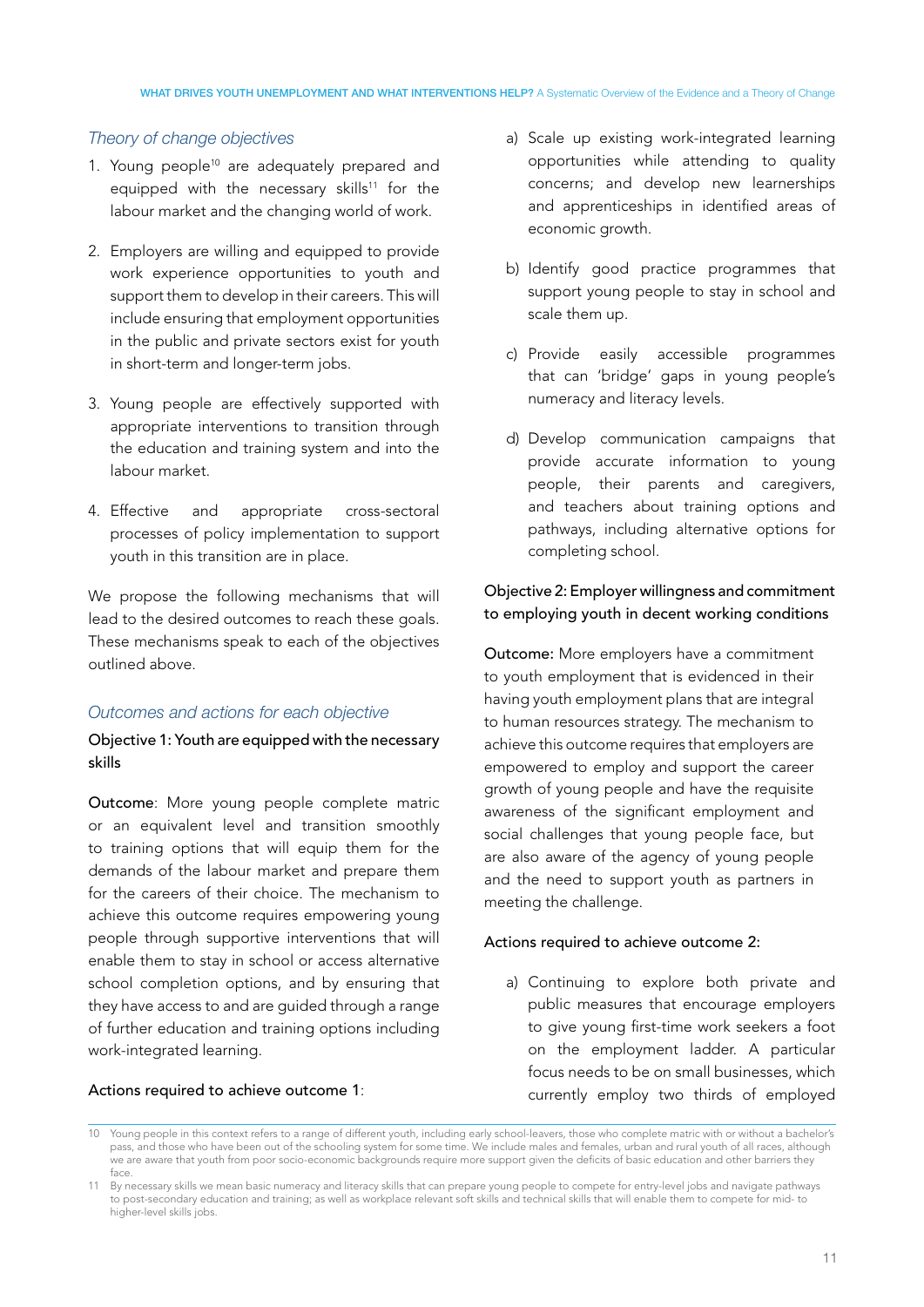

youth. If the ETI is to be continued, it needs to involve a clear research agenda that continues to track its impact on creating jobs for youth. An important value of the ETI is that it is one intervention that connects the state, employers, and youth to some extent. It could therefore be leveraged to provide better information to these stakeholders as described in objective 3 below.

- b) Developing and rolling out an information campaign, targeted to employers, on the value of working with young people and on special considerations to take into account when employing youth; as well as how to support youth as they exit jobs.
- c) Paying particular attention to small businesses, which currently employ two thirds of employed youth, and ensuring they are supported to keep doing so.

# Objective 3: Youth are effectively supported with appropriate interventions to transition through the education and training system and into the labour market

Outcome: Barriers to the labour market such as low social capital, high costs of work seeking, and lack of information are overcome through

better employment support, which will also promote a more efficient matching process. The mechanism to achieve this outcome is ensuring that accessible and effective employment support is scaled up to promote more efficient job search strategies.

#### Actions required to achieve outcome 3:

- a) Developing an information system that provides young people with the necessary training and employment support needed at a particular point in time in their education or labour market trajectory. Ideally, this system would be designed in such a way that it can reach out to young people pro-actively, to avoid more youth 'falling through the cracks' for extended periods.
- b) Introducing interventions that promote more efficient work search strategies, support young people to engage with the information system, and to develop and update their CVs and work search skills are made more accessible at labour centres, schools, libraries, NGOs, faith-based organisations and online. Such interventions should be accessible as young work seekers begin their engagement with the labour market but should also be available to young people exiting jobs and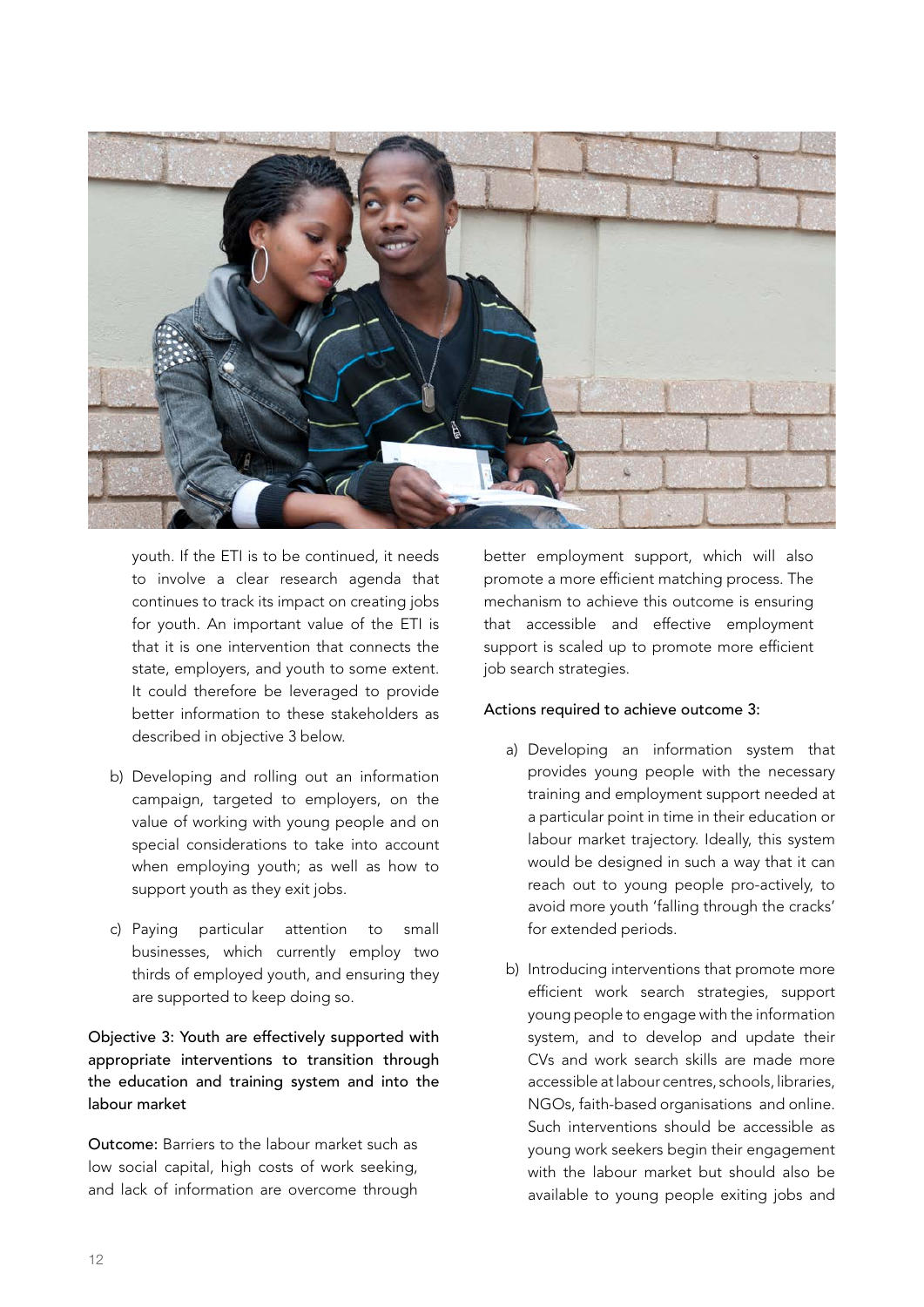seeking new employment opportunities.

c) Training a cohort of youth workers to guide young people in their use of the information system and provide employment support. This could include young workers on the EPWP and CWP programmes, child and youth care workers, teachers, social workers, auxiliary social workers and librarians.

#### Objective 4: Effective cross-sectoral policy design and implementation

Outcome: An effective system of policy design and implementation that avoids fragmentation and in which those departments responsible are held accountable for implementation. The mechanism to achieve this outcome is to ensure that government departments and officials responsible for skills training and support for youth employment are identified and incentivised to ensure the *effective* implementation of existing policies and the coherence of existing and new policies. These include education policies, training and skills policies, and the youth policy among others and refers to all levels of governance.

#### Actions required to achieve outcome 4:

- a) Ensuring that surplus and duplicate youth desks are reviewed with careful consideration being given to clarifying mandates and identifying lines of accountability for the effective implementation of policy imperatives.
- b) Developing of a strong mechanism to coordinate and hold accountable the different departments responsible for youth training and employment.
- c) Providing the necessary resources to departments and officials that are responsible for implementation.
- d) Providing high-level political leadership for the implementation and monitoring of all youth employment policy priorities.

f) Ensuring that civil society, and in particular youth organisations, hold departments and officials to account for the effective implementation of youth employment policy priorities.

The TOC is not prescriptive about the actual intervention programmes to implement the objectives and achieve the envisaged outcomes and goals. If accepted, these actions will need to be developed in consultation with the strategic partners for each of the above mechanisms.

# **Conclusion**

While the challenge of youth unemployment in South Africa may seem overwhelming to address, this systematic overview has identified a strong body of evidence about what contributes to the challenge; an expansive set of policies that can underpin current and future efforts; significant prior investments in interventions on which to build; and knowledge gaps to address.

Five key contributing factors to the youth unemployment challenge emerged from this expansive synthesis of available evidence, which in turn informed the development of the theory of change to guide future interventions and public action. The proposed interventions are targeted to different groups.

The first groups consists of policy-makers and implementers to improve policy coordination and implementation across sectors. This has proved to be more complex than expected. The second focus of intervention is on employers who may be more risk-averse in hiring young first-time work seekers. A third target group comprises of educators, trainers, professionals and paraprofessionals to improve skills to make young people more employable.

Finally, a set of interventions are identified that target youth themselves to improve their job search capability through the provision of support. We argue in the TOC that these four sets of interventions are important building blocks in enhancing the transition of young people from school into the labour market and should lead to improvements in youth employment outcomes.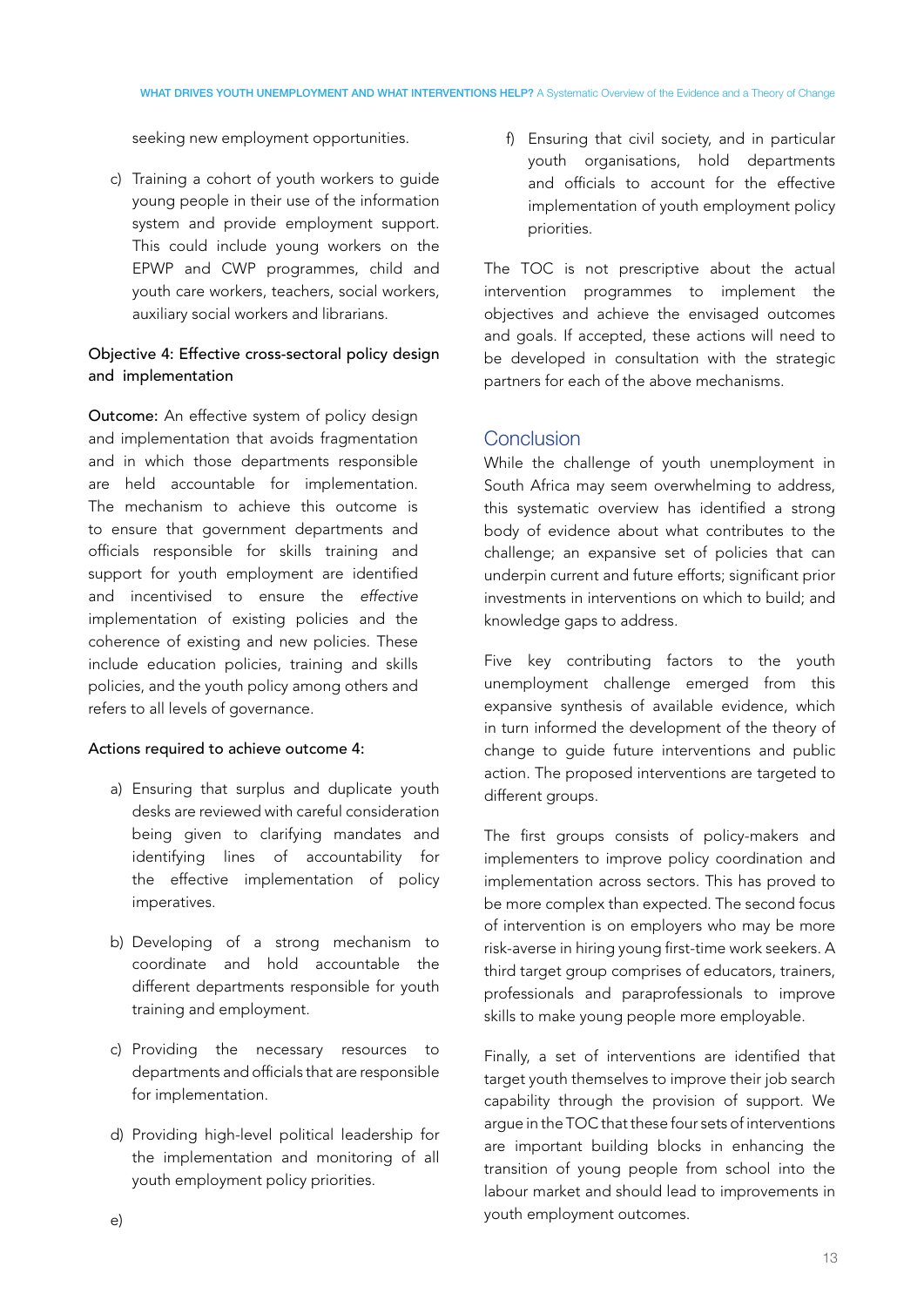While the tasks outlined above may seem daunting, much of the groundwork has already been laid in terms of policies and programmes. What remains is to engender support for a social compact of political, employer, trade union, educator, trainer, parent and youth, to take the necessary further steps to chart a different path for young people in South Africa. Holding one another accountable to

# ACKNOWLEDGEMENTS

We are grateful to members of the Advisory Committee who guided the project: Mastoera Sadan (Department of Planning, Monitoring and Evaluation), various representatives from the National Youth Development Agency, Laura Poswell (Abdul Latif Jameel Poverty Action Lab), Vimal Ranchhod, Cecil Mlatsheni and Callie Ardington (Southern Africa Labour and Development Research Unit, University of Cape Town), and Ruth Stewart (Africa Centre for Evidence, University of Johannesburg). And to Zoheb Khan for the analysis of the youth unemployment, labour absorption and discouragement rates depicted in Figures 1–3; Pippa Green for ensuring that the products of the research are accessible to various audiences; Mandy Lake for design and layout; Jan Hofmeyer for the photographs used in the report and summary; Charmaine Smith for editing the report and summary.

Thanks to Evelien Storme, Leilanie Williams and Thomas Englert for critical reviews of the report; Amina Ebrahim for ongoing technical support on the use of EndNote; Thomas Englert for assistance with the complicated referencing in the report and generating the reference list, which contains hyperlinks to the articles where possible.

The investigators and authors were supported by researchers who identified, sorted, and coded all the material that the findings are based on. Thanks to Amina Ebrahim, Itumeleng Makgetla, Leilanie Williams, Kim Baldry, Thomas Englert, Tapiwa Francis Chinembiri, Luntu Ayabulela Quntana, Siya Fobosi, Alicia Fortuin, Dee Cohen, Alexandra Coldrey, Senzelwe Mthembu, Mbuso Moyo, and Selabe Kute.

The project would not have been possible were it not for the foresight and support provided by Najwah Alliesafeguard the future of young people should be the focal point for future action.

For more details, see the full report on this review:

De Lannoy, A., Graham, L., Patel, L., & Leibbrandt, M. (2018). *What Drives Youth Unemployment and What Interventions Help: A Systematic Overview of the Evidence. High-level Overview Report.* REDI 3X3: http://www.redi3x3.org/

Edries, Deputy Director-General: Employment Facilitation at the National Treasury, who immediately saw the value in the project and continued to encourage the research teams. She has also been instrumental in ensuring that the findings are disseminated to the appropriate stakeholders.

Grateful thanks to the Government Technical Advisory Committee, the National Treasury Jobs Fund, and the REDI 3X3 programme for the financial support to the project.

The full report and executive summary draw on:

- De Lannoy, A., & Ebrahim, A. (forthcoming). A Systematic Review of the Drivers of Youth (Un)employment. REDI 3X3: http://www.redi3x3.org/
- Makgetla, I., & De Lannoy, A. (forthcoming). A Review of Policies regarding Youth (Un)employment 1990–2016. REDI 3X3: http://www.redi3x3.org/
- Graham, L., Baldry, K., Williams, L., & Englert, T. (forthcoming). A Systematic Review of Interventions to address Youth Unemployment 1990 – 2016. Johannesburg: Centre for Social Development in Africa, University of Johannesburg.

#### Suggested citation:

Graham, L., De Lannoy, A., Patel, L., & Leibbrandt, M. (2018). *What Drives Youth Unemployment and What Interventions Help: A Systematic Overview of the Evidence. Executive Summary.* REDI 3X3: http://www. redi3x3.org/

Creative Commons license: Attribution-NonCommercial-NoDerivs 2.0 Generic (CC BY-NC-ND 2.0)

# **REFERENCES**

- 1. Statistics South Africa. (2018). *Quarterly Labour Force Survey: Quarter 2 2018* (Statistical Release No. P0211). Pretoria: Statistics South Africa. Retrieved from [http://www.statssa.gov.za/](http://www.statssa.gov.za/publications/P0211/P02112ndQuarter2018.pdf) [publications/P0211/P02112ndQuarter2018.pdf](http://www.statssa.gov.za/publications/P0211/P02112ndQuarter2018.pdf)
- 2. Fourie, F, & Leibbrandt, M. (2012). Unemployment: State of knowledge, gaps and research priorities for an integrated approach. Presented at the Towards Carnegie3: Strategies to Overcome Poverty and Inequality Conference, Cape Town. Retrieved from [www.redi3x3.org/sites/default/files/Research%20](http://www.redi3x3.org/sites/default/files/Research%20Gaps_Unemployment_0.pdf) [Gaps\\_Unemployment\\_0.pdf](http://www.redi3x3.org/sites/default/files/Research%20Gaps_Unemployment_0.pdf)
- 3. Statistics South Africa. (2015). *National and Provincial Labour Market: Youth 2008 – 2015* (Statistical Release No. 0211.4.2). Pretoria: Statistics South Africa. Retrieved from [http://www.statssa.](http://www.statssa.gov.za/publications/P02114.2/P02114.22015.pdf) [gov.za/publications/P02114.2/P02114.22015.pdf](http://www.statssa.gov.za/publications/P02114.2/P02114.22015.pdf)
- 4. Statistics South Africa. (2000). *Labour Force Survey.* [dataset]. Pretoria: Statistics South Africa
- 5. Statistics South Africa. (2001). *Labour Force Survey.* [dataset]. Pretoria: Statistics South Africa
- 6. Statistics South Africa. (2002). *Labour Force Survey.* [dataset]. Pretoria: Statistics South Africa
- 7. Statistics South Africa. (2003). *Labour Force Survey.* [dataset]. Pretoria: Statistics South Africa
- 8. Statistics South Africa. (2004). *Labour Force Survey.* [dataset]. Pretoria: Statistics South Africa
- 9. Statistics South Africa. (2005). *Labour Force Survey.* [dataset]. Pretoria: Statistics South Africa
- 10. Statistics South Africa. (2006). *Labour Force Survey.* [dataset]. Pretoria: Statistics South Africa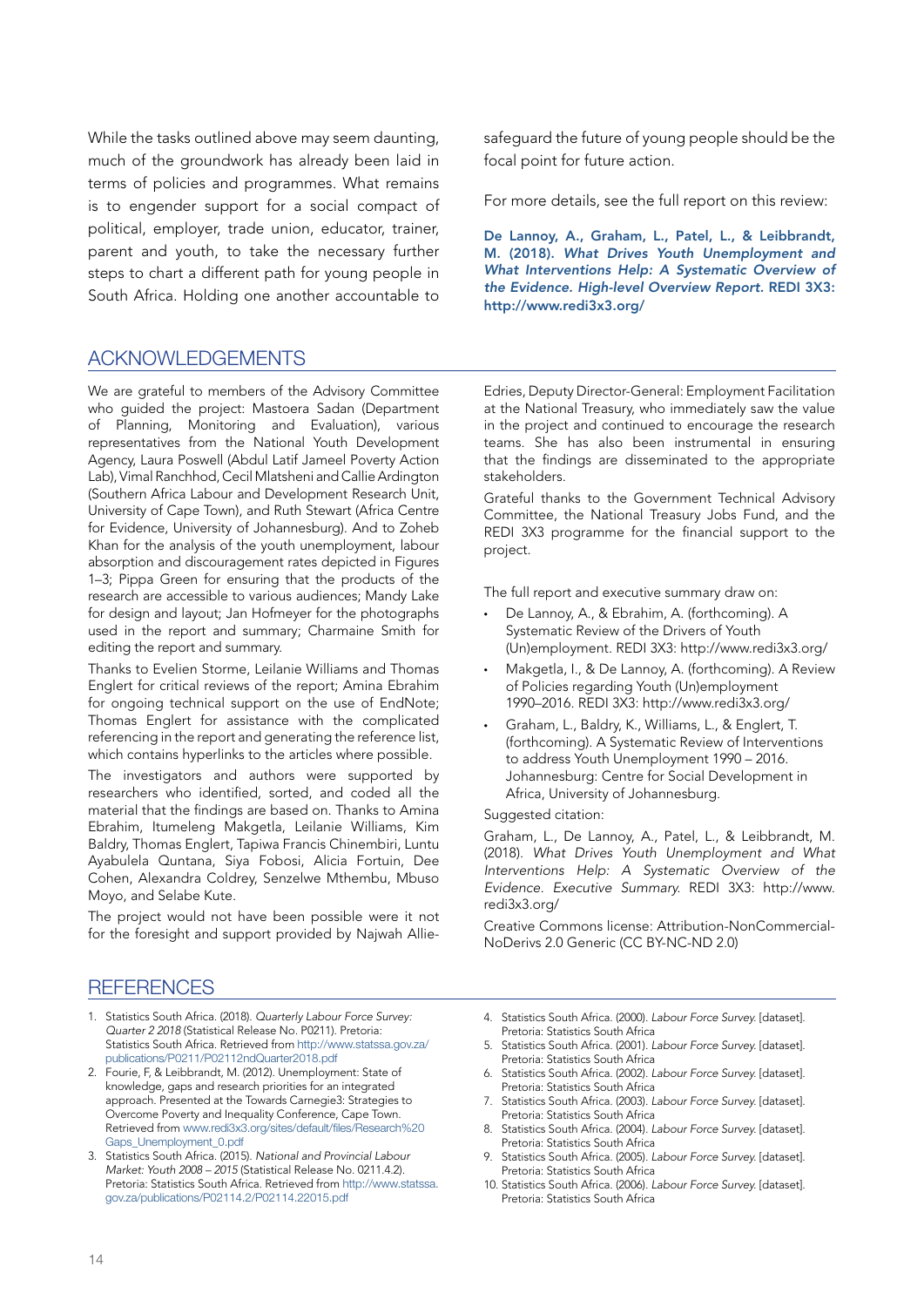- 11. Statistics South Africa. (2007). *Labour Force Survey.* [dataset]. Pretoria: Statistics South Africa
- 12. Statistics South Africa. (2008). *Quarterly Labour Force Survey.* [dataset]. Pretoria: Statistics South Africa
- 13. Statistics South Africa. (2009). *Quarterly Labour Force Survey.* [dataset]. Pretoria: Statistics South Africa
- 14. Statistics South Africa. (2010). *Quarterly Labour Force Survey.* [dataset]. Pretoria: Statistics South Africa
- 15. Statistics South Africa. (2011). *Quarterly Labour Force Survey.* [dataset]. Pretoria: Statistics South Africa
- 16. Statistics South Africa. (2012). *Quarterly Labour Force Survey.* [dataset]. Pretoria: Statistics South Africa
- 17. Statistics South Africa. (2013). *Quarterly Labour Force Survey.* [dataset]. Pretoria: Statistics South Africa
- 18. Statistics South Africa. (2014). *Quarterly Labour Force Survey.* [dataset]. Pretoria: Statistics South Africa
- 19. Statistics South Africa. (2015). Quarterly Labour Force Survey. [dataset]. Pretoria: Statistics South Africa
- 20. Statistics South Africa. (2016). *Quarterly Labour Force Survey.* [dataset]. Pretoria: Statistics South Africa
- 21. Mlatsheni, C, & Ranchhod, V. (2017). *Youth Labour Market Dynamics in South Africa: Evidence from NIDS 1-2-3.* (Working Paper No. 39). Cape Town: University of Cape Town. Retrieved from [http://www.redi3x3.org/paper/youth-labour-market-dynamics](http://www.redi3x3.org/paper/youth-labour-market-dynamics-south-africa-evidence-nids-1-2-3)[south-africa-evidence-nids-1-2-3](http://www.redi3x3.org/paper/youth-labour-market-dynamics-south-africa-evidence-nids-1-2-3)
- 22. Bernstein, A. (2014). South Africa's key challenges: tough choices and new directions. *The ANNALS of the American Academy of Political and Social Science, 652,* 20–47. [http://journals.sagepub.](http://journals.sagepub.com/doi/abs/10.1177/0002716213508913) [com/doi/abs/10.1177/0002716213508913](http://journals.sagepub.com/doi/abs/10.1177/0002716213508913)
- 23. Altbeker, A., Storme, E. & Bernstein, A. (2014). *Young People and Opportunity in South Africa's Cities* (CDE Focus No. 24) Johannesburg: The Centre for Development and Enterprise. Retrieved from [issuu.com/cdesouthafrica/docs/cities\\_of\\_hope\\_](https://issuu.com/cdesouthafrica/docs/cities_of_hope_young_people_and_opp_a52cd86e0da2c9) [young\\_people\\_and\\_opp\\_a52cd86e0da2c9](https://issuu.com/cdesouthafrica/docs/cities_of_hope_young_people_and_opp_a52cd86e0da2c9)
- 24. Altman, M. (2009). *Can South Africa's Employment Targets be met in the Context of the Global Economic Crisis?* Published by Human Science Research Council, Centre for Poverty, Growth and Employment.
- 25. Altman, M. (2009a). *Youth Employment: Challenges and Opportunities*. Presentation to the Tshwane Youth Development Unit Induction and Strategic Planning Workshop.
- 26. Bhorat, H. (2000). The impact of trade and structural changes on sectoral employment in South Africa. *Development Southern Africa, 17,* 437–466. [https://www.tandfonline.com/doi/](https://www.tandfonline.com/doi/abs/10.1080/713661411) [abs/10.1080/713661411](https://www.tandfonline.com/doi/abs/10.1080/713661411)
- 27. Bhorat, H. (2016). Y*outh Unemployment and Education.* Presented at the REDI 3X3 Youth Unemployment Dialogue, Cape Town.
- 28. Bhorat, H, & Mayet, N. (2012). *Employment Outcomes and Returns to Earnings in Post-Apartheid South Africa* (Working Paper). Cape Town: Development Policy Research Unit, University of Cape Town. Retrieved from [http://www.dpru.uct.ac.za/](http://www.dpru.uct.ac.za/wp-12152-employment-outcomes-and-returns-earnings-post-apartheid-south-africa) [wp-12152-employment-outcomes-and-returns-earnings-post](http://www.dpru.uct.ac.za/wp-12152-employment-outcomes-and-returns-earnings-post-apartheid-south-africa)[apartheid-south-africa](http://www.dpru.uct.ac.za/wp-12152-employment-outcomes-and-returns-earnings-post-apartheid-south-africa)
- 29. Bhorat, H, & Tian, N. (2014). *Growth, Employment and Skills: The New Growth Path Revisited* (LMIP Report No. 2014/3). South Africa: Labour Market Intelligence Partnership (LMIP). Retrieved from [http://www.lmip.org.za/document/growth-employment-and](http://www.lmip.org.za/document/growth-employment-and-skills-new-growth-path-revisited)[skills-new-growth-path-revisited](http://www.lmip.org.za/document/growth-employment-and-skills-new-growth-path-revisited)
- 30. Bhorat, H, Cassim, A., & Yu, D. (2016). *Temporary Employment Services in South Africa: Assessing the Industry's Economic Contribution.* (LMIP Report No. 2016/28)*.* Cape Town: Development Policy Research Unit, University of Cape Town. Retrieved from [http://documents.mx/documents/temporary](http://www.lmip.org.za/sites/default/files/documentfiles/Temporary%20employment%20services%20in%20South%20Africa.pdf)[employment-services-in-south-africa-assessing-the-industrys](http://www.lmip.org.za/sites/default/files/documentfiles/Temporary%20employment%20services%20in%20South%20Africa.pdf)[economic-contribution-haroon-bhorat-aalia-cassim-derek-yu](http://www.lmip.org.za/sites/default/files/documentfiles/Temporary%20employment%20services%20in%20South%20Africa.pdf)[development-policy.html](http://www.lmip.org.za/sites/default/files/documentfiles/Temporary%20employment%20services%20in%20South%20Africa.pdf)
- 31. Reddy, V. (2016). *Skills Supply and Demand in South Africa, LMIP Publication.* Human Sciences Research Council (HSRC). Retrieved from [http://www.hsrc.ac.za/uploads/pageContent/7429/LMIP\\_](http://www.hsrc.ac.za/uploads/pageContent/7429/LMIP_SkillsSupplyandDemand_Sept2016.pdf) [SkillsSupplyandDemand\\_Sept2016.pdf](http://www.hsrc.ac.za/uploads/pageContent/7429/LMIP_SkillsSupplyandDemand_Sept2016.pdf)
- 32. Burger, R., & von Fintel, D. (2009). *Determining the Causes of the Rising South African Unemployment Rate: An Age, Period and Generational Analysis* (Stellenbosch Working Paper Series No. WP24/2009). Stellenbosch: Bureau of Economic Research, Stellenbosch University. Retrieved from [http://www.ekon.sun.](http://www.ekon.sun.ac.za/wpapers/2009/wp242009) [ac.za/wpapers/2009/wp242009](http://www.ekon.sun.ac.za/wpapers/2009/wp242009)
- 33. Budlender, D. (2013). A*nalysis of Youth Employment Databases*

*in South Africa.* Paper prepared for United Nations Development Programme. Retrieved from [https://info.undp.org/docs/pdc/](https://info.undp.org/docs/pdc/Documents/ZAF/UnemployedYouthReportv5.doc) [Documents/ZAF/UnemployedYouthReportv5.doc](https://info.undp.org/docs/pdc/Documents/ZAF/UnemployedYouthReportv5.doc)

- 34. Burger, R., & Von Fintel, D. (2014). Rising unemployment in a growing economy : a business cycle, generational and life cycle perspective of post-transition South Africa's labour market. *Studies in Economics and Econometrics, 38*, 35–64. Retrieved from <https://journals.co.za/content/bersee/38/1/EJC152888>
- 35. Mlatsheni, C. (2014). *Youth Unemployment and the Transition from School to Work in Cape Town* (Thesis towards Doctor of Philosophy). University of Cape Town. Retrieved from [https://open.](https://open.uct.ac.za/bitstream/item/9485/thesis_com_2014_mlatsheni_c.pdf?sequence=1) [uct.ac.za/bitstream/item/9485/thesis\\_com\\_2014\\_mlatsheni\\_c.](https://open.uct.ac.za/bitstream/item/9485/thesis_com_2014_mlatsheni_c.pdf?sequence=1) [pdf?sequence=1](https://open.uct.ac.za/bitstream/item/9485/thesis_com_2014_mlatsheni_c.pdf?sequence=1)
- 36. Mlatsheni, C, & Leibbrandt, M. (2011). Youth unemployment in South Africa: challenges, concepts and opportunities. *Journal of International Relations and Development, 14,* 118–126. [https://link.](https://link.springer.com/article/10.1057%2Fjird.2010.24) [springer.com/article/10.1057%2Fjird.2010.24](https://link.springer.com/article/10.1057%2Fjird.2010.24)
- 37. Mlatsheni, C, & Rospabe, S. (2002). *Why is Youth Unemployment so High and Unequally spread in South Africa?* Cape Town: Development Policy Research Unit, University of Cape Town. Retrieved from [http://www.dpru.uct.ac.za/wp-02065-why-youth](http://www.dpru.uct.ac.za/wp-02065-why-youth-unemployment-so-high-and-unequally-spread-south-africa)[unemployment-so-high-and-unequally-spread-south-africa](http://www.dpru.uct.ac.za/wp-02065-why-youth-unemployment-so-high-and-unequally-spread-south-africa)
- 38. Hofmeyr, C., Branson, N., & Leibbrandt, M. (2013). The matric certificate is still valuable in the labour market. *ECON 3x3.* Access at [http://www.econ3x3.org/article/matric](http://www.econ3x3.org/article/matric-certificate-still-valuable-labour-market)[certificate-still-valuable-labour-market](http://www.econ3x3.org/article/matric-certificate-still-valuable-labour-market)
- 39. Acquah, A. (2009). Tertiary graduates: earnings and employment prospects in the South African labour market. *Southern African Review of Education with Education with Production, 15*, 27–44. Retrieved from <https://journals.co.za/content/sare/15/2/EJC98972>
- 40. Branson, N., Hofmeyr, C., & Lam, D. (2014). Progress through school and the determinants of school dropout in South Africa. *Development Southern Africa, 31*, 106–126. [https://www.tandfonline.com/doi/](https://www.tandfonline.com/doi/abs/10.1080/0376835X.2013.853610?journalCode=cdsa20) [abs/10.1080/0376835X.2013.853610?journalCode=cdsa20](https://www.tandfonline.com/doi/abs/10.1080/0376835X.2013.853610?journalCode=cdsa20)
- 41. Louw, M., Van Der Berg, S., & Yu, D. (2007). Convergence of a kind: educational attainment and intergenerational social mobility in South Africa. *South African Journal of Economics, 75,*  548–571. [https://onlinelibrary.wiley.com/doi/abs/10.1111/j.1813-](https://onlinelibrary.wiley.com/doi/abs/10.1111/j.1813-6982.2007.00137.x) [6982.2007.00137.x](https://onlinelibrary.wiley.com/doi/abs/10.1111/j.1813-6982.2007.00137.x)
- 42. Van der Berg, S., & Van Broekhuizen, H. (2012). *Graduate Unemployment in South Africa: A Much Exaggerated Problem* (Stellenbosch Economic Working Papers No. 22/2012). Department of Economics: University of Stellenbosch & Bureau for Economic Research. Retrieved from [https://www.ekon.sun.](https://www.ekon.sun.ac.za/wpapers/2012/wp222012/wp-22-2012.pdf) [ac.za/wpapers/2012/wp222012/wp-22-2012.pdf](https://www.ekon.sun.ac.za/wpapers/2012/wp222012/wp-22-2012.pdf)
- 43. Altbeker, A., Schirmer, S., Schorr, R., Melaphi, M, & Bernstein, A. (2012). *Coping with Unemployment: Young People's Strategies and their Policy Implications* (CDE Workshop). Johannesburg: The Centre for Development and Enterprise. Retrieved from [http://www.cde.org.za/wp-content/uploads/2012/12/COPING%20](http://www.cde.org.za/wp-content/uploads/2012/12/COPING%20WITH%20UNEMPLOYMENT_Young%20peoples%20strategies%20and%20their%20policy%20implications.pdf) [WITH%20UNEMPLOYMENT\\_Young%20peoples%20strategies%20](http://www.cde.org.za/wp-content/uploads/2012/12/COPING%20WITH%20UNEMPLOYMENT_Young%20peoples%20strategies%20and%20their%20policy%20implications.pdf) [and%20their%20policy%20implications.pdf](http://www.cde.org.za/wp-content/uploads/2012/12/COPING%20WITH%20UNEMPLOYMENT_Young%20peoples%20strategies%20and%20their%20policy%20implications.pdf)
- 44. Seekings, J. (2012). *Cultural and Psychological Aspects of Labour Market Behaviour among Less Skilled Young People* (REDI 3x3 Working Paper). Cape Town: South African Labour and Development Research Unit, University of Cape Town
- 45. National Treasury. (2011). *Confronting Youth Unemployment: Policy Options for South Africa.* Retrieved from [http://](http://www.treasury.gov.za/documents/national%20budget/2011/Confronting%20youth%20unemployment%20%20Policy%20options.pdf) [www.treasury.gov.za/documents/national%20budget/2011/](http://www.treasury.gov.za/documents/national%20budget/2011/Confronting%20youth%20unemployment%20%20Policy%20options.pdf) [Confronting%20youth%20unemployment%20%20Policy%20](http://www.treasury.gov.za/documents/national%20budget/2011/Confronting%20youth%20unemployment%20%20Policy%20options.pdf) [options.pdf](http://www.treasury.gov.za/documents/national%20budget/2011/Confronting%20youth%20unemployment%20%20Policy%20options.pdf)
- 46. Archer, E., & Chetty, Y. (2013). Graduate employability : conceptualisation and findings from the University of South Africa. *Progressio, 35*, 136–167. <http://hdl.handle.net/10520/EJC144300>
- 47. Anyanwu, J.C. (2013). Characteristics and macroeconomic determinants of youth employment in Africa. *African Development Review/Revue Africaine de Developpement, 25*, 107–129. [https://onlinelibrary.wiley.com/doi/abs/10.1111/j.1467-](https://onlinelibrary.wiley.com/doi/abs/10.1111/j.1467-8268.2013.12019.x) [8268.2013.12019.x](https://onlinelibrary.wiley.com/doi/abs/10.1111/j.1467-8268.2013.12019.x)
- 48. Bhorat, Haroon. (2012). *A Nation in Search of Jobs: Six Possible Policy Suggestions for Employment Creation in South Africa*. Development Policy Research Unit, University of Cape Town. Retrieve from [http://www.dpru.uct.ac.za/sites/default/files/image\\_](http://www.dpru.uct.ac.za/sites/default/files/image_tool/images/36/DPRU%20WP12-150.pdf) [tool/images/36/DPRU%20WP12-150.pdf](http://www.dpru.uct.ac.za/sites/default/files/image_tool/images/36/DPRU%20WP12-150.pdf)
- 49. Etherington, L. (n.d.). The impact of industrial development zones on employment in South Africa: a Coega IDZ case study.